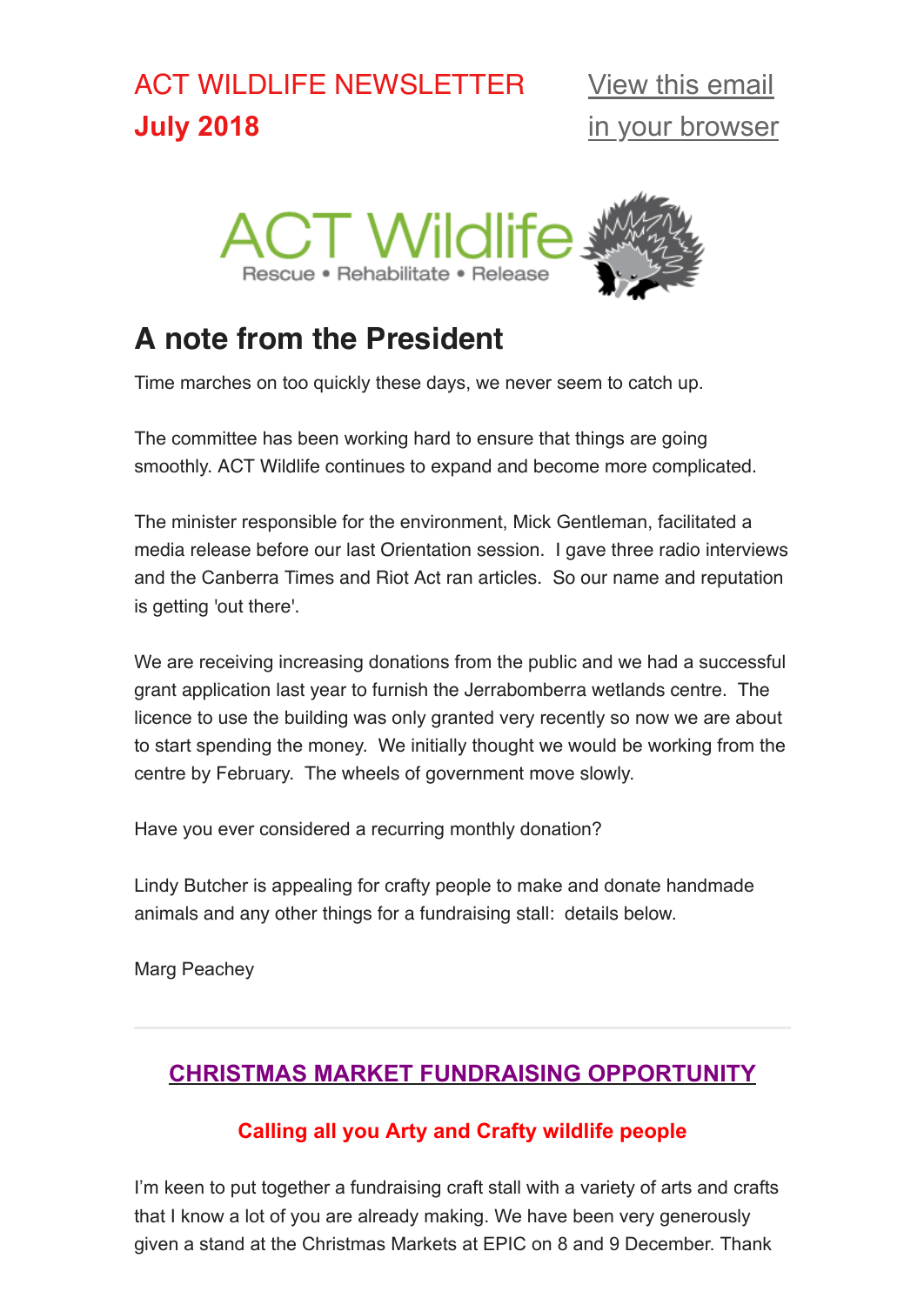you to Cathie and Steven from the Canberra Markets.

We would need to have a bit of a committee to coordinate items and work out such things as how much each artist/craftsperson would contribute back to ACT Wildlife as funds donated/raised. I know that some craft items incur a substantial cost to the maker and that needs to be considered.

See the article in this newsletter about making a wildlife calendar to use as a fundraiser, both at our Market stall and before and after.

I'm making handbags from recycled jeans and other fabrics, as well as stuffed kangaroo toys, complete with a "pocket" pouch, also made from old jeans. I've also made possum door stops, again from recycled fabrics. Happy to share fabrics and patterns with those who'd like to help.

Some of us have made stuffed wombat toys from new and reused fabrics.

Another idea is that we have a good number of different sized pouches, bat "mummas", bird nest boxes, possum boxes, that members of the public can "sponsor" at a price that reflects the cost of caring for the relevant animal and have their name added to that item. It would be classed as a donation.

An idea for those artists among us is to make a good quality copy of a painting (if you don't want to sell the original) and put the copy onto cardstock to sell as greeting cards.

I'm sure that others of you have lots of ideas as well.

Start setting seeds and taking cuttings so we have a nice range of pot plants to include.

If anyone is handy with woodworking there are some great garden items such as pot plant stands and simple crates that can be made from reclaimed timber pallets.

I have a lovely pattern for a crocheted wombat and the owner of the pattern has kindly allowed us to make it for sale. Anyone crochet?

I have a pattern for a knitted koala and other wildlife for those of you who knit.

We can also sell home made Christmas food like shortbreads. I have some great wildlife cutters people can borrow.

If you are interested in being involved with this, either with planning and coordinating or with making items for sale can you please let me know via email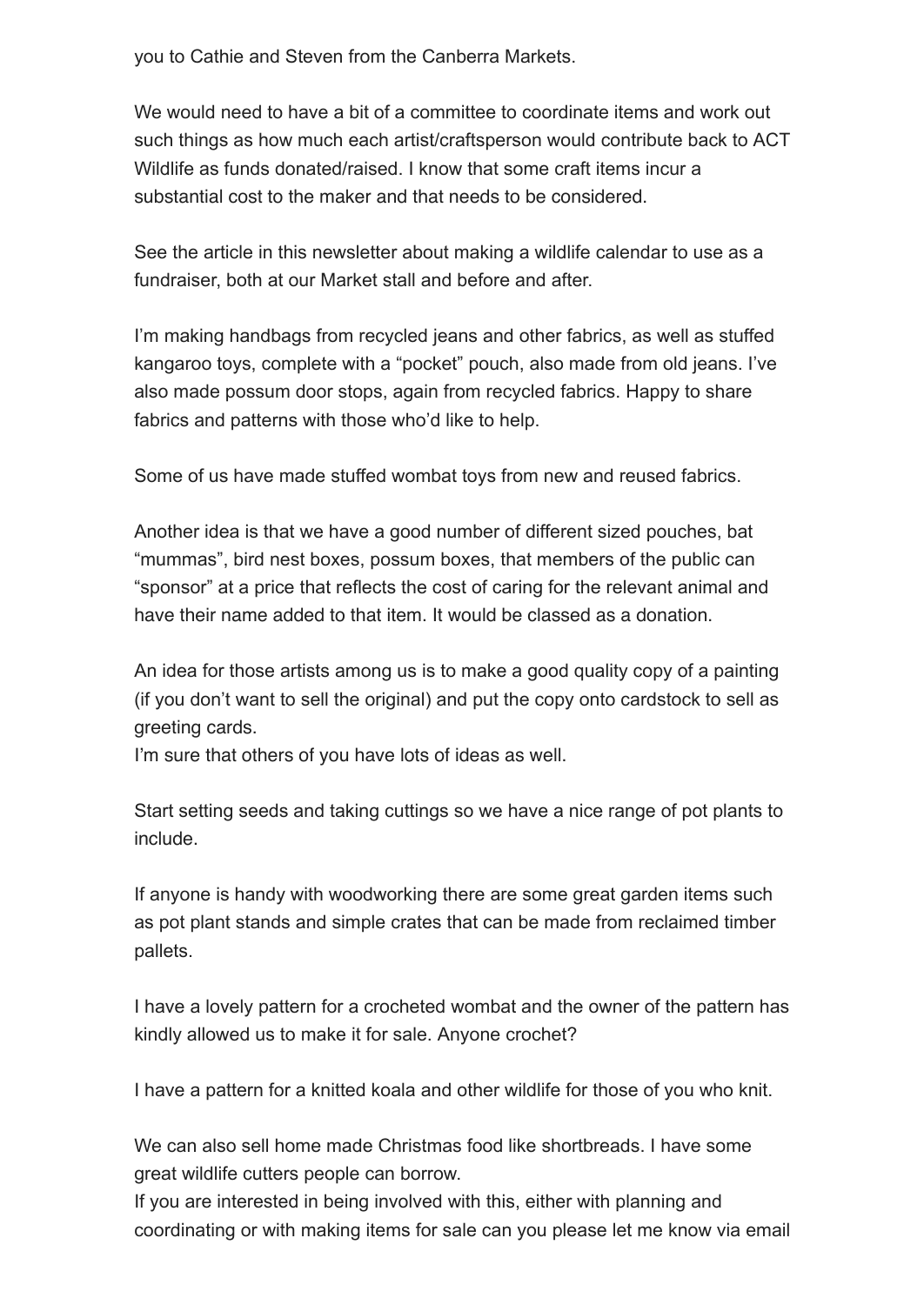and we can start to make some plans.

Those who are interested in finding out more or helping in any way (PLEASE???) meet at my home at 2 Schey Place SPENCE on Saturday 25 August at 2.00pm. Please RSVP by Friday 24th. The more people who commit to contributing and running this the more we can raise for our wildlife.

Many thanks Lindy Butcher Wombats and Wallabies Coordinator lindy@bigblue.net.au 0430 931 003



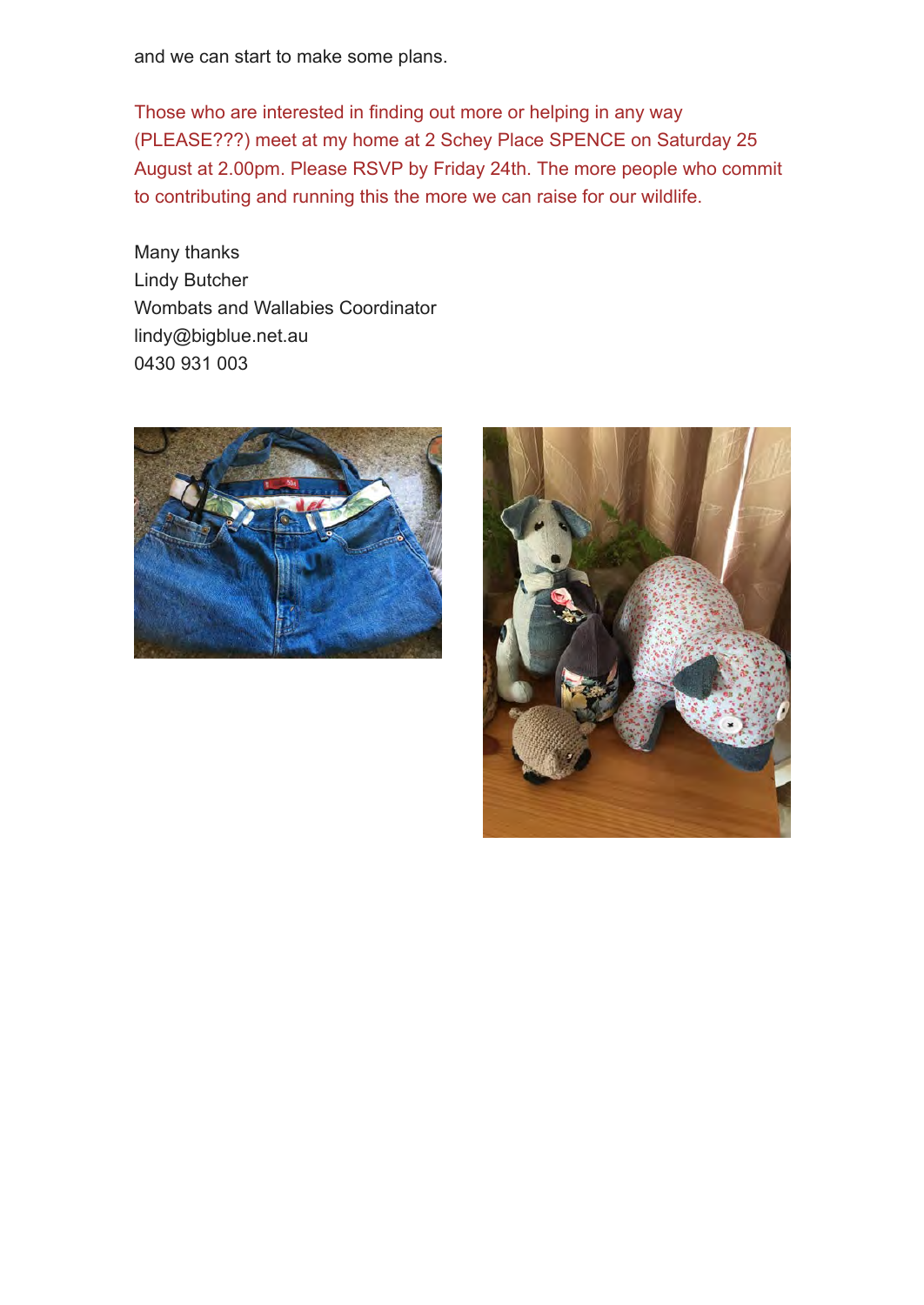

## GOOD NEWS OF AN UNLIKELY SUCCESS

Often when we rehabilitate and release an animal we have no way of knowing how it has managed out in its natural environment. But recently, we were delighted to see a brush tail possum named Hope, (because she had no hope of surviving) raised by possum coordinator Cheryle over 5 months from January last year and released in my garden in July of that year. The photos below show what can be achieved with great care and a lot of good luck.

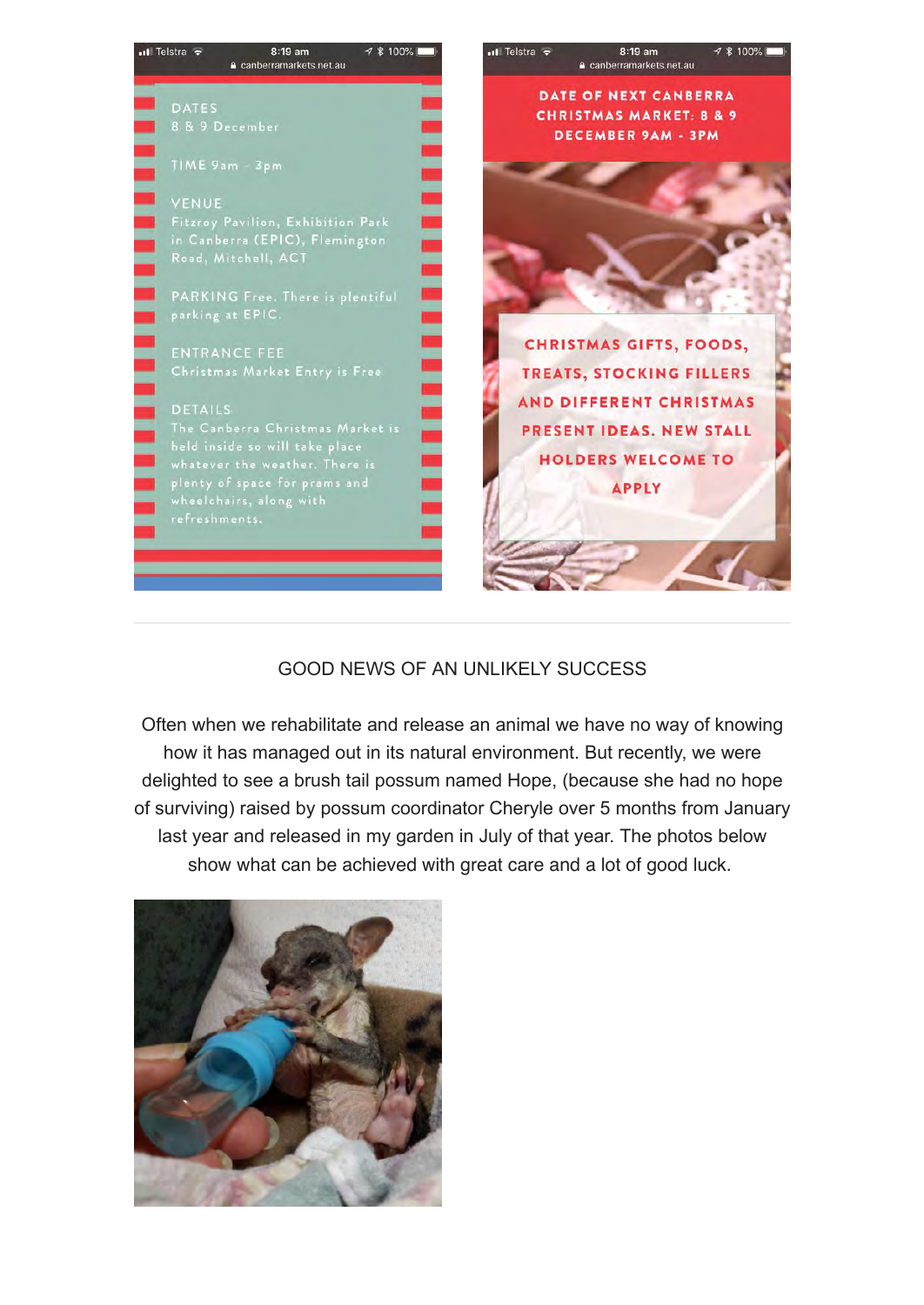

## **PINKIE TRAINING WITH WILDCARE**

I was fortunate to attend a Pinkie training course run by Suzie Nethercott-Watson (of Wildcare) on Saturday 14 July in her home just over the border in NSW.

I can highly recommend this for any carer wishing to become proficient and confident with caring for tiny orphaned macropods. Suzie spent a lot of time talking about the importance of rehydration, a factor that really dictates the future survival of tiny orphans that come into care. Much of what she said can also be applied to pinkie wombats and possums.

If you would like to find out more about caring for pinkie marsupials we would love to meet you and help you obtain the necessary training and equipment for this to happen.

See the notice below for details for this.

Follow the link to see the video of all the little orphans hanging in Suzie's "nursery" while their carers attended the course. There were more in another room.

<https://www.youtube.com/watch?v=GAQq4Sr2-C0>

## **SEEKING INTEREST IN PINKY MARSUPIAL CARE**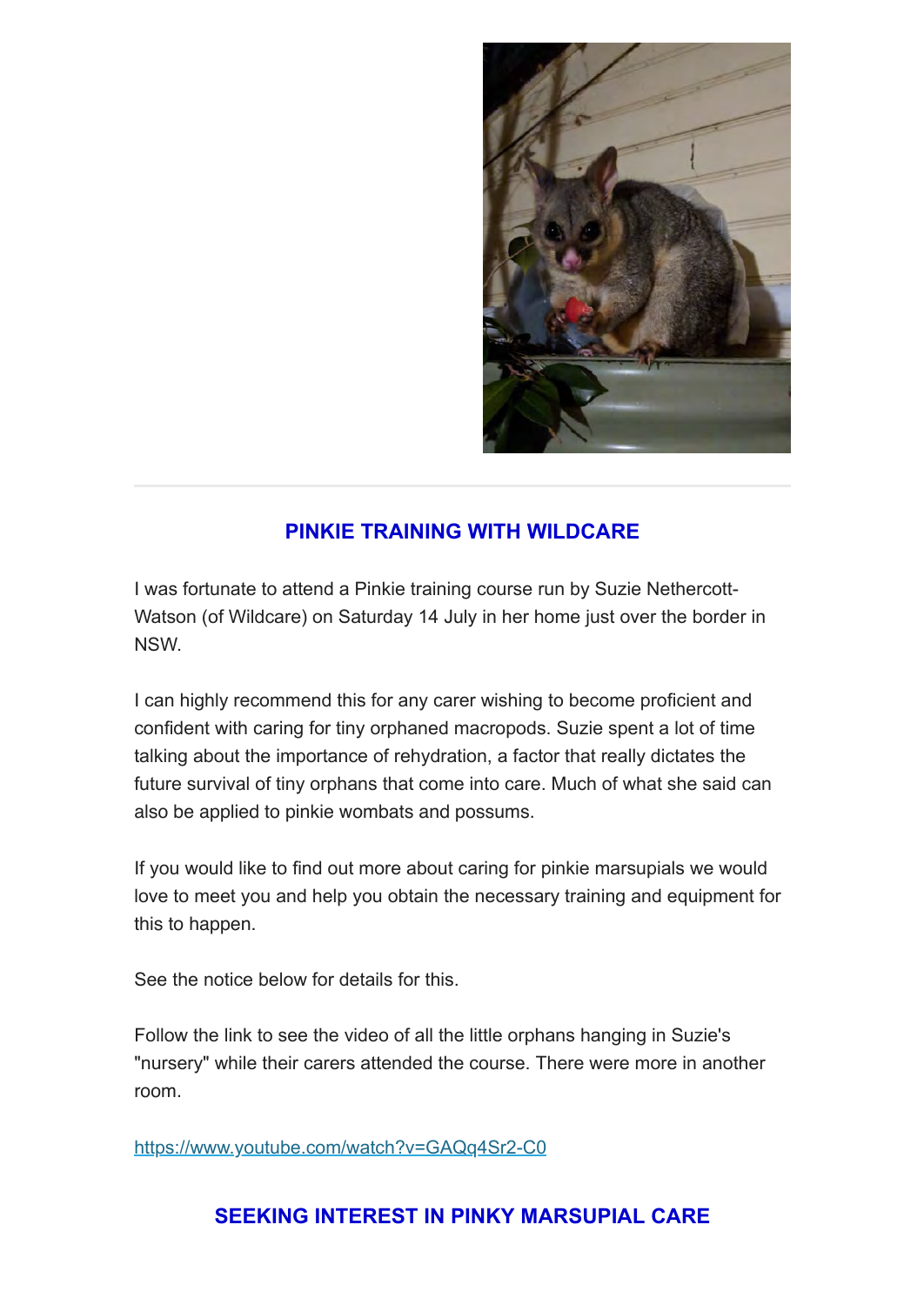#### I'd like to introduce myself - I'm Lindy, Wombat and Macropod Coordinater with ACT Wildlife.

If you have an interest in caring for wombats and wallabies and/or pinky wombats and wallabies (and short term pinky Eastern grey kangaroos) I would love to meet you and answer any questions you may have about what is involved with caring for these delightful little animals.

I am holding an information session at my home ….

### Saturday 28 July 2:00 pm 2 Schey Place **SPENCE** 0430931003 [lindy@bigblue.net.au](mailto:lindy@bigblue.net.au)

… where you can meet the little wombat joeys in my care at the moment, get an idea for the type of equipment and commitment that is needed, then, we can arrange for more training should you decide to become more actively involved.

Other wombat and macropod carers will be there to share their experiences as well.

#### [Please RSVP by Friday 27 July](mailto:lindy@bigblue.net.au?subject=Interested%20in%20pinky%20care)

Looking forward to meeting you all. Kind regards Lindy

### THANK YOU TO JANE AND PETER

Volunteers are such lovely people. Recently one of our sewing volunteers, Jane Halsey, delivered to my place some beautiful and practical animal pouches that she made for us. She brought her father, Peter with her, and while getting my little wombat Spud to test run the pouches, I showed them the recently (almost) completed extension to my wombat enclosure. All it needed was a couple of gates. "No problems", announced Peter, "I can start those for you today!" And, he did. After making a start and taking measurements Peter and Jane came back the next day to hang the gate they'd constructed. Spud is now enjoying a couple of hours each afternoon in the extended enclosure. My sincere thanks to two very kind and generous people.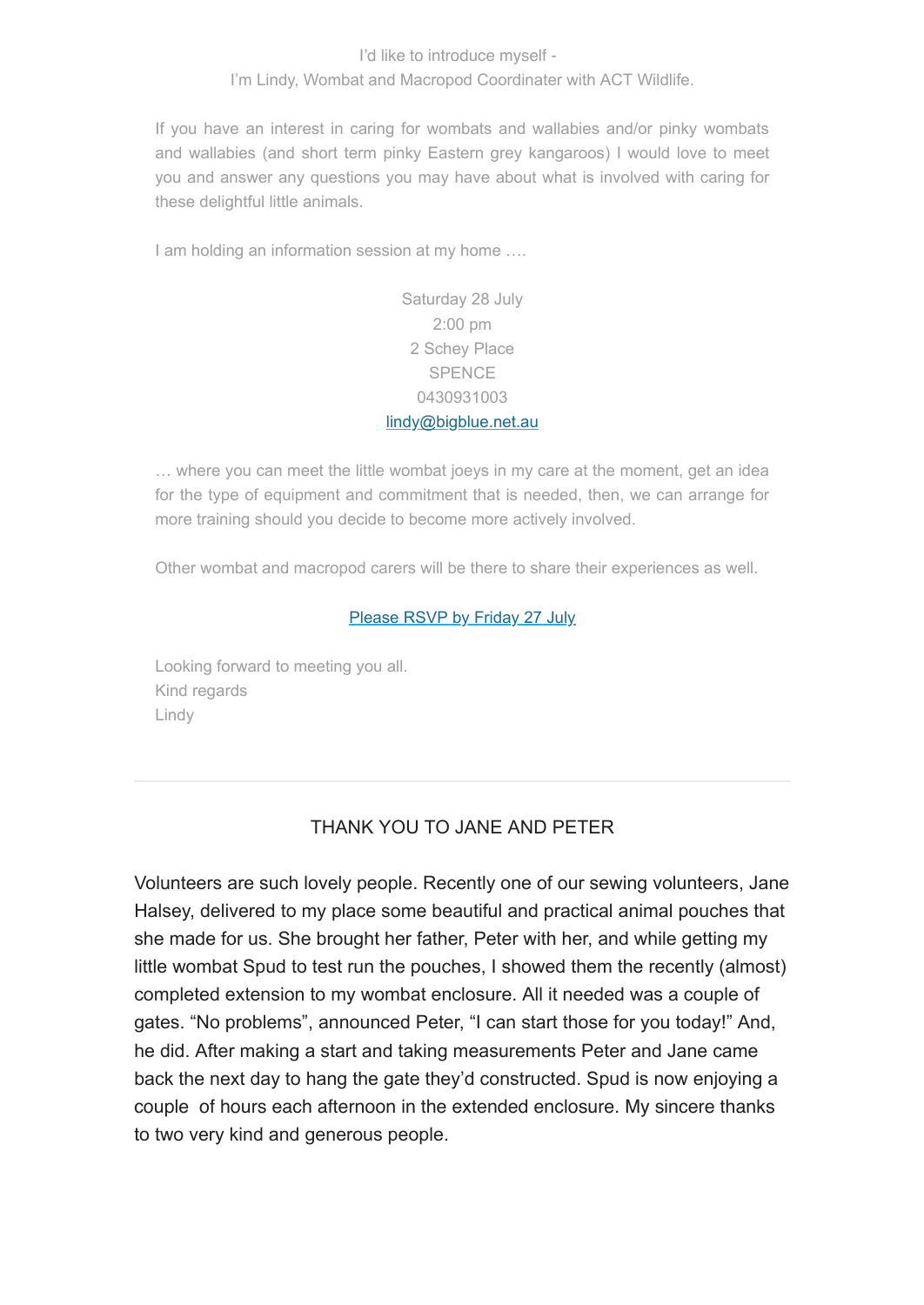

## **PHOTOGRAPHER AVAILABLE TO CAPTURE IMAGES OF OUR ANIMALS FOR A CALENDAR.**

One of the nice things about being a volunteer in any organisation, but in particular with ACT Wildlife, is that you get to meet some really nice people. This week I met Mitchell Baskys and Christine Fernance after they rescued a tiny pinkie wombat ( named Ridgi Didge – now with Kristie) ) from the pouch of his dead mother. https://www.canberratimes.com.au/national/act/wombat-joey[found-on-side-of-canberra-road-on-the-mend-20180714-p4zrim.html](https://www.canberratimes.com.au/national/act/wombat-joey-found-on-side-of-canberra-road-on-the-mend-20180714-p4zrim.html)

They came to my house to meet the other tiny pinkie in my care and it transpires that they are enthusiastic photographers of wildlife. Their business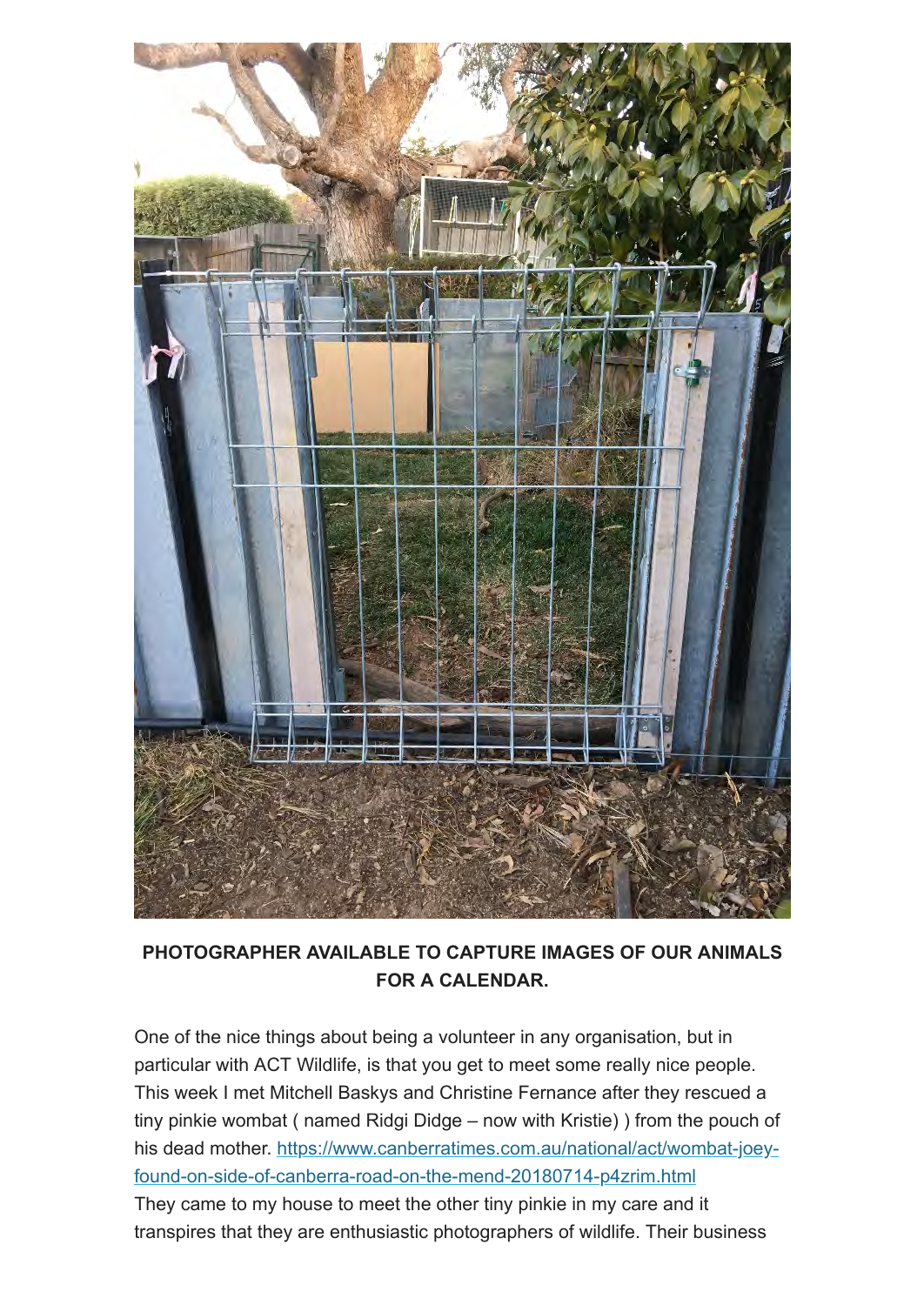name "Swimming Wombat Photographics" is testament to their passion for our native animals.

Mitchell and Christine have kindly offered to take professional photos of our animals in care over the next few months and put them together in a calendar which we can then have printed to sell as a fundraiser at our Christmas Market stall and at other times.

They have invited carers who have an animal in care that they would like included in the calendar to call them or email them on the contact details listed below and they will make a time to take the photos. Please take advantage of this very generous offer. It is a lovely opportunity to showcase the beautiful wildlife with which we have the privilege of interacting.

Swimming Wombat Photographics [swimmingwombat@outlook.com](mailto:swimmingwombat@outlook.com) 0432807232

Photo supplied by Mitchell Baskys



#### **SNAKE SEEN EATING A FISH**

I and another CR Staff were undertaking some snorkel surveys in an ACT river in 2015 for juvenile fish and encountered something that I have never seen before.

While snorkelling up one pool I saw a red bellied black snake moving on the bottom of the pool in 2 m of water. I have seen black snakes regularly on water and know they dive when startled and didn't think much of it. However, in the next pool (approximately 100m upstream) another black snake surfaced in the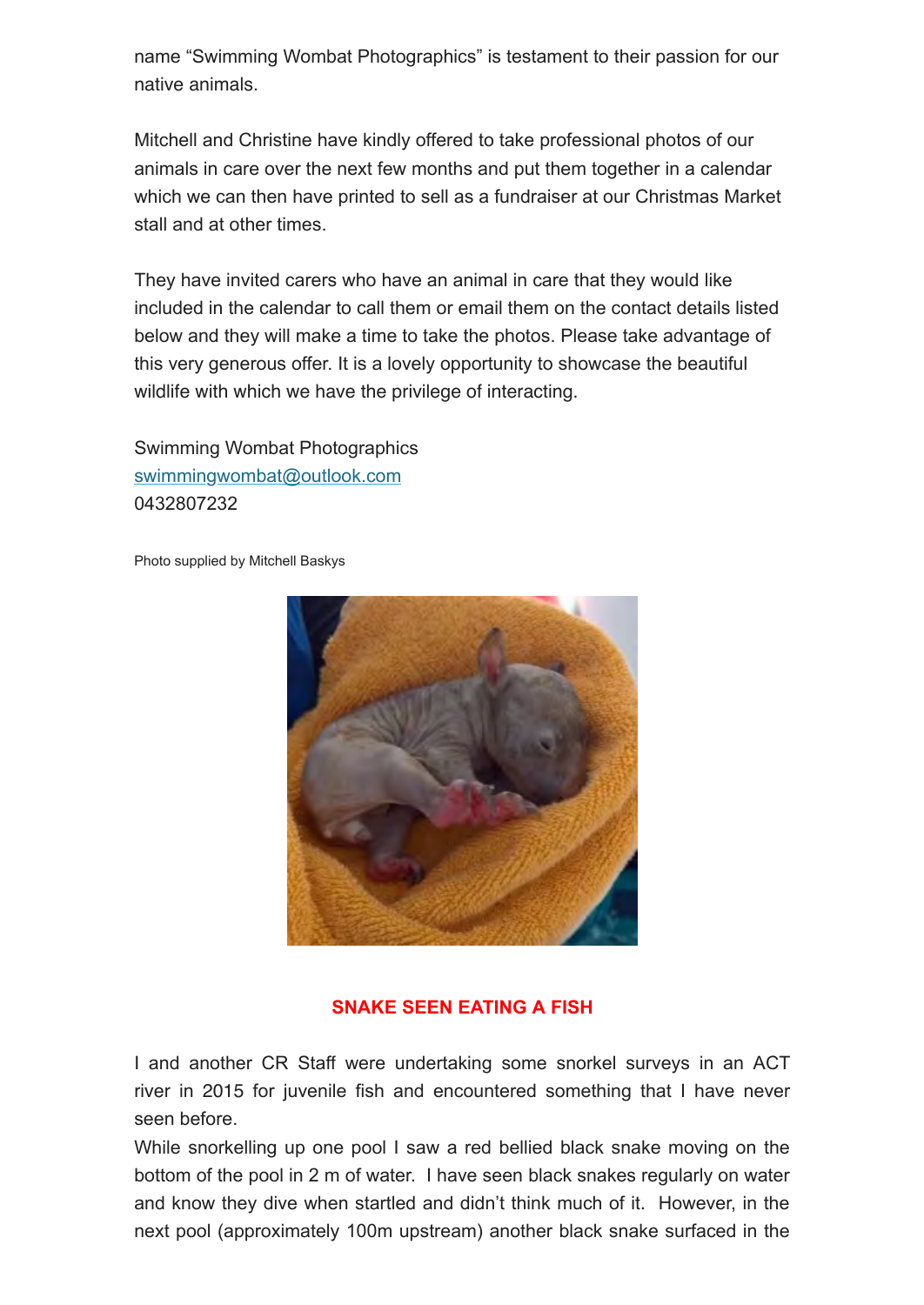middle of a deep run. It had a live 15-18cm (adult) two spine blackfish in its mouth. The snake swam to the edge of the river where it held the fish and continued to pump venom into it. The snake was approximately 1.5 m long and pretty solid.

The snake didn't eat the fish while we were there possibly because it didn't want the attention.

Two Spine Blackfish are a particularly cryptic native fish species and generally hide under rocks in the bottom of the river. So in order to catch the fish, the snake (maybe both of them) must have been actively hunting blackfish in and under rocks on the bottom in at least 1.2 m of water. Although very common in this river, blackfish are not found in nearby rivers although are found in upland areas from the ACT to Victoria.

Matt Beitzel, an Aquatic Ecologist with the ACT Government



The photo was taken probably 5 minutes after the snake was spotted.

## **Three Months with Bailey - a Swampie**

Last March, rangers near Tidbinbilla rescued a tiny 370g swamp wallaby, who I named Bailey, ears stuck down, eyes open, no fur. We were lucky to look after him for just on 3 months.

From the beginning he was a very slow feeder, lethargic at times, but he was doing almost all the right things. He grew his fur, learnt to hop and race around like a hooligan and increased his weight, although not quite as quickly as he should have. I made sure he drank all of his milk, gently pressing the teat to get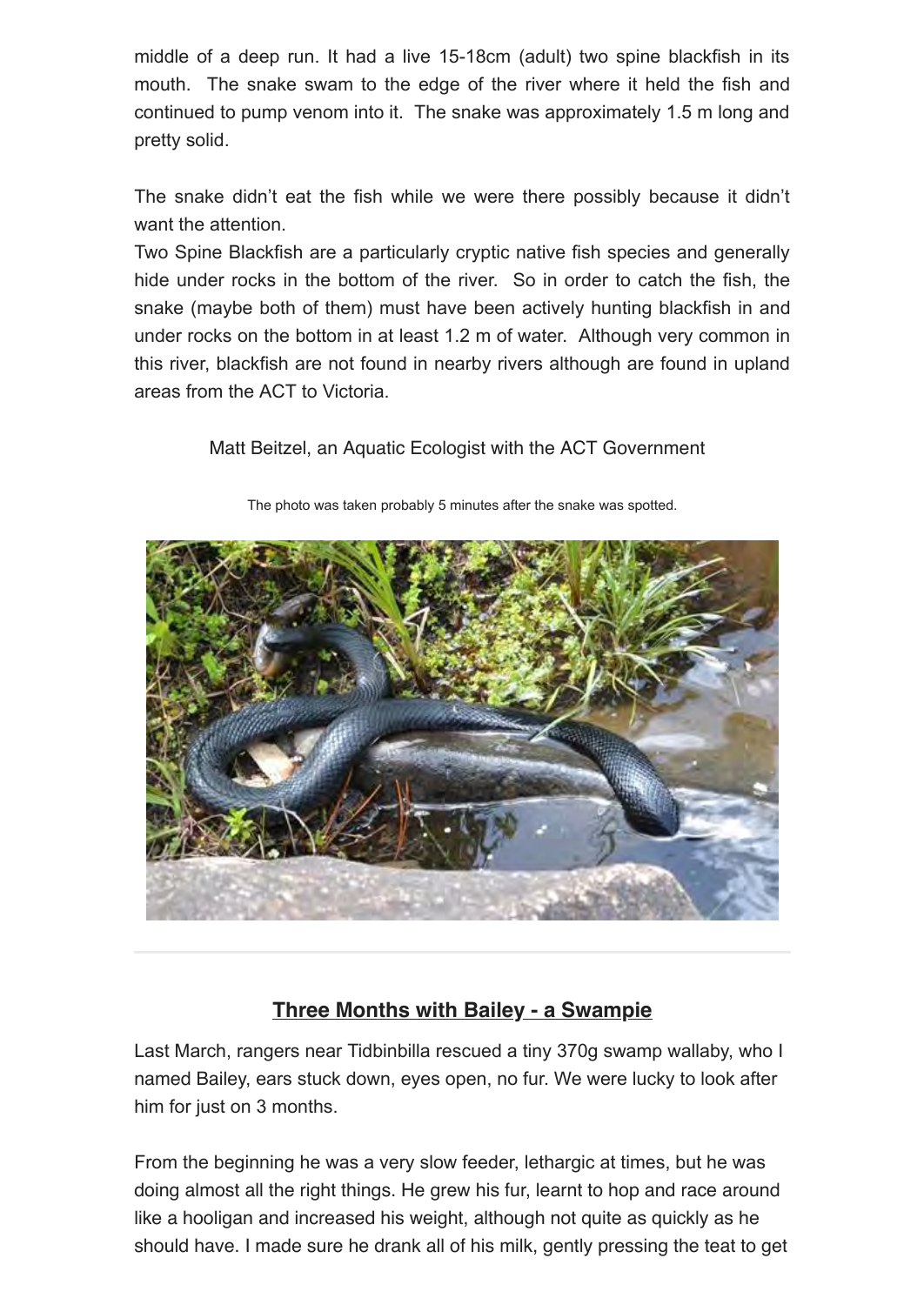the last few drops in each time, some feeds taking half an hour. Compared with other wallabies I had to work a bit harder keeping him warm. I closely monitored his weight and had to give extra water between each daytime feed as he needed more fluid to stop dehydration. His stomach always sounded gurgly at feed times.

On his last day Bailey refused a feed. We took him straight to Tracey, Canberra Emergency Veterinary Services. She gave him subcutaneous fluids, pain killer and something for the stomach gurgles. At home an hour later he stretched up, nose high, hissing, clearly distressed. We drove quickly back to Tracey, who found on an ultrasound a liver shunt, a congenital problem which she has seen previously in cats and dogs.

So Bailey was born with it and had no viable future. It had to be euthanasia as his liver could not function to clean out toxins.

We remember so many good things about Bailey, happy times, and the happiness people showed when they saw him. When you lose a bird or an animal in your care, you often never learn why it died, what was going on inside, but giving it a chance is what it is all about. We were fortunate to learn why Bailey could not have survived. It helped a little.

Photo and story by Joan Mackay - Wallaby carer

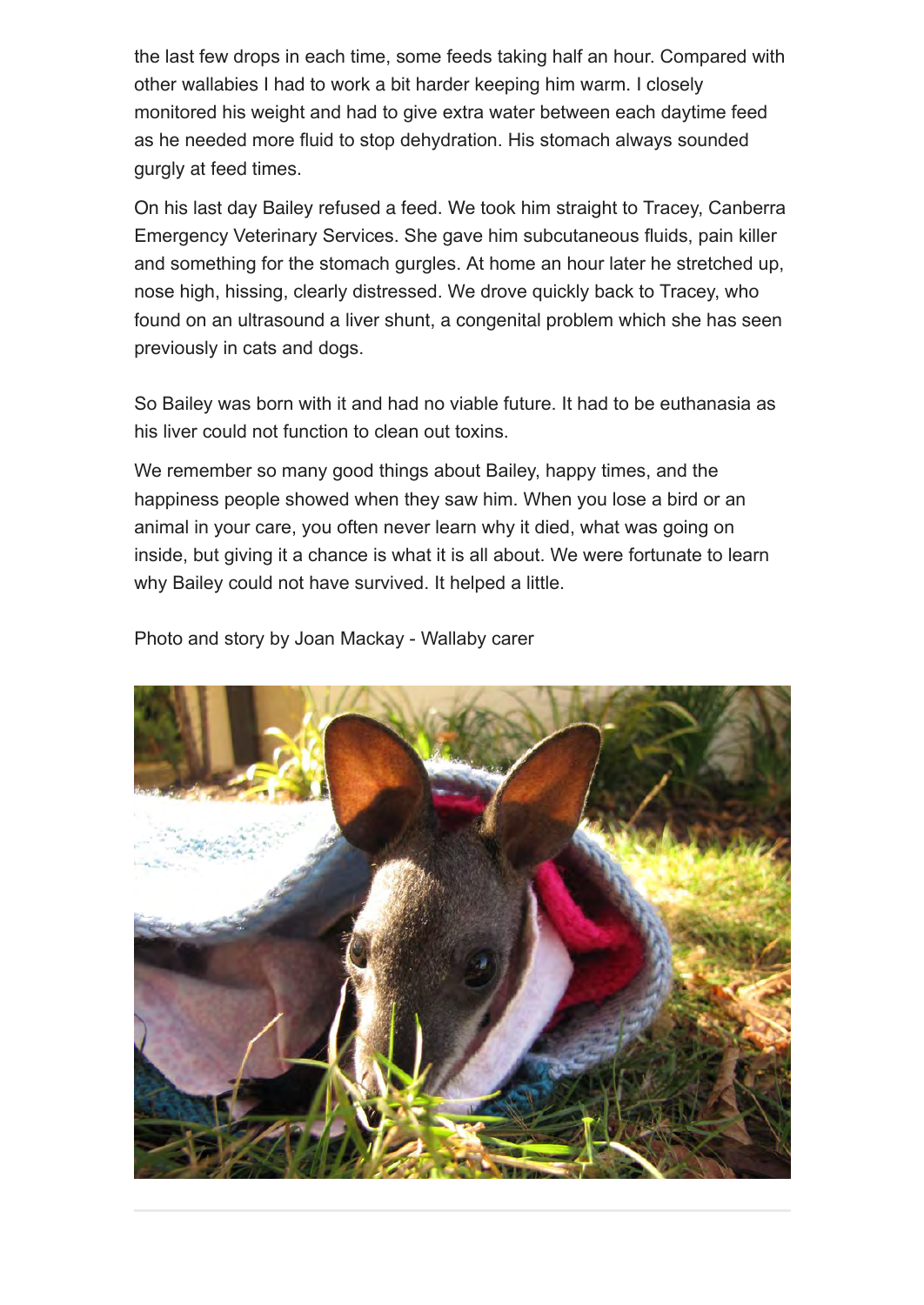#### **WOMBAT UPDATE**

While Winter gives the bird and bat carers a bit of breathing space, those with possums, wombats and wallabies in care are still busy with their charges. Wombats and Wallabies are in care for over a year - a big commitment for their carers.

The wombat people have been particularly busy this year, with 9 still in care. Four of these are very tiny, requiring night time feeds. Some are big enough to be outside in their enclosures all the time, their body mass enabling them to stay warm through the night. But some are a bit young or fragile and it is necessary to keep them in the house or a warm store room at night, protected from Canberra's bitter night time temperatures.

We released two more adolescent males at Bendorra Dam last week, where they join the two wombats released over the last 18 months.

Two of our wallabies are in a pre release enclosure with a carer near Royalla. they will be released fully at the end of Winter.

We are looking for more carers to take on raising wallabies. We only have a newly arrived wallaroo in care at the moment following the sad loss of little Bailey, but there will be more. If you have an enclosed yard, no domestic animals (or separated from the garden area) and lots of shrubs and space for wallabies to stretch their legs and get strong and fit it would be lovely to hear from you. Wallabies are delightful little animals to care for and after they are weaned they will require relatively little of your time while they finish their growing in your garden.

Photo newly arrived 2kg wallaroo.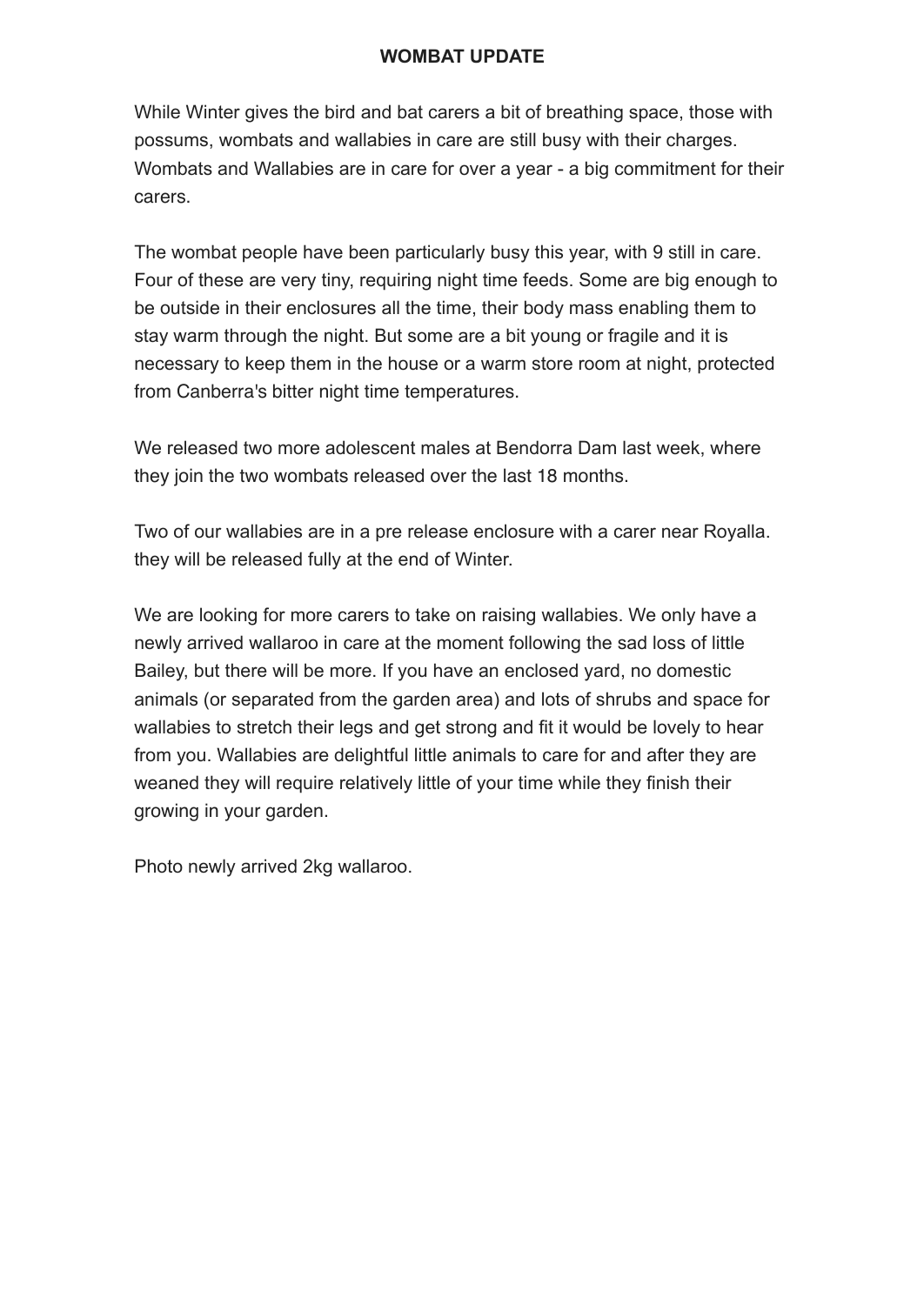

## **Northern Corroboree Frog captive breeding at Tidbinbilla**

*By Mandy Conway* 

Corroboree frogs, with their black and yellow stripes, are one of Australia's most distinctive and easily recognisable frogs. They are found only in the higher elevation areas of the Australian Alps, including the



Brindabella Ranges (ACT) and Snowy Mountains (NSW) - they occur only where there are sphagnum moss bogs.

#### **There are two species of Corroboree frog**

The **Northern Corroboree Frog,** *Pseudophryne pengilleyi* is found in the Brindabella Ranges in the ACT and adjacent Bogong Mountains and Fiery Ranges in NSW. They occur as three main populations that are genetically distinct from one another. The **Southern Corroboree Frog**, *Pseudophryne corroboree*, occurs in Kosciuszko National Park at a higher elevation of between 1300 and 1760m.

Surveys for the Northern Corroboree Frog have been undertaken for many years,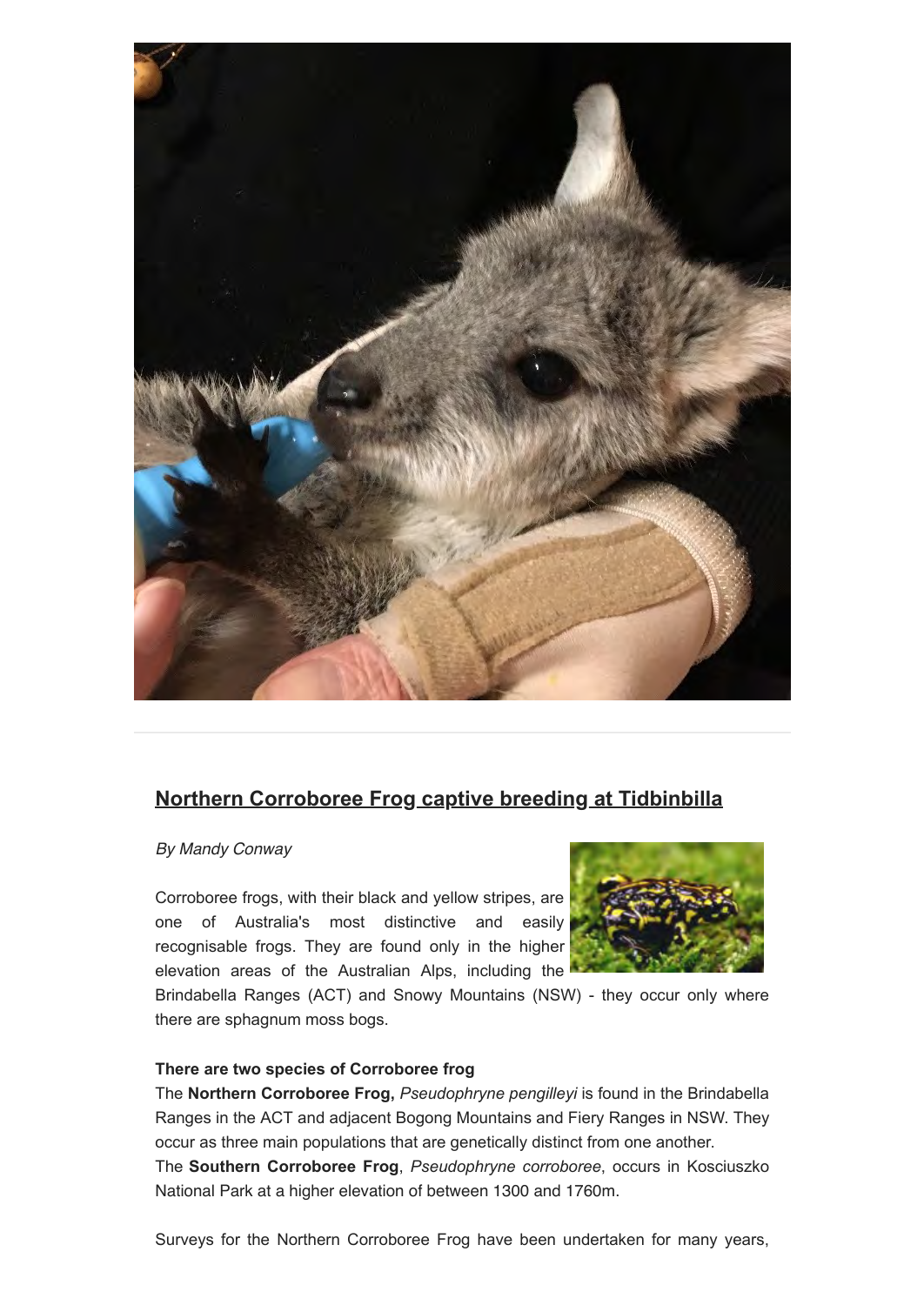usually by lines of people walking across the large bogs and calling out to them using the 'hey frog!', otherwise known as the shout response technique. The frogs could be found around many of the ephemeral pools.



In the 1960s and 70s these frogs were common animals and bushwalkers often saw them in the moss when putting their gas stoves down. When the stove heated up the frogs could be seen walking out from beneath trying to avoid the heat. They were thought to be the most abundant vertebrates in the bog system at that time.

In the late 70s and early 80s people started saying they weren't seeing as many as they used to. There was some evidence to suggest the species was in decline. The spread of the Chytrid fungus was eventually identified as the major cause. This fungus also caused the decline or extinction of many hundreds of species worldwide not otherwise threatened. Scientists and conservationists were literally running ahead of this wave of extinction and scooping up frogs, placing them into shipping containers which have been turned into breeding facilities.

**Chytrid fungus** starts life as a waterborne spore, which lands on skin that has keratin. The spores set down roots, which grow into a capsule that then produces thousands more of these spores.

A frog's egg is free of chytrid because the keratin cells have not yet developed, hence the eggs can be brought into the laboratory chytrid free. However the tadpoles have a little keratin present in their mouth scales, and this is where the first freeswimming chytrid spores attach themselves. The tadpole can do alright with that, but as soon as it metamorphoses and the rest of its body turns into keratin skin, chytrid fungus spreads all over it. The frog usually dies post metamorphosis of systemic issues.

The Common Eastern Froglet carries chytrid fungus but is not affected. Unfortunately it passes the fungus on to anything it bumps into in the water.

**In 2002 a facility at Tidbinbilla Nature Reserve** was established to house a captive 'insurance' colony of the Northern Corroboree Frog. The facility comprises of refrigerated shipping containers placed on concrete slabs, which enables the frogs to be kept in the cool, moist conditions found in their natural habitat. The ACT Government was ready to collect eggs, and then the unthinkable happened. The January 2003 bushfires came through. Then, a few days later on Sunday the 18th of January, the fire storm went through and reburnt the area and this time 70 - 90% of the bogs.

**But some areas had survived!** Once ecologists were given access, they collected some 300 eggs from those few remaining nests amongst wet tussocks in the Mt Ginini area, although only about one-third of eggs were taken to minimise further impact on a population that could hopefully continue when the sphagnum bogs recovered. These eggs established the captive population at Tidbinbilla. Each year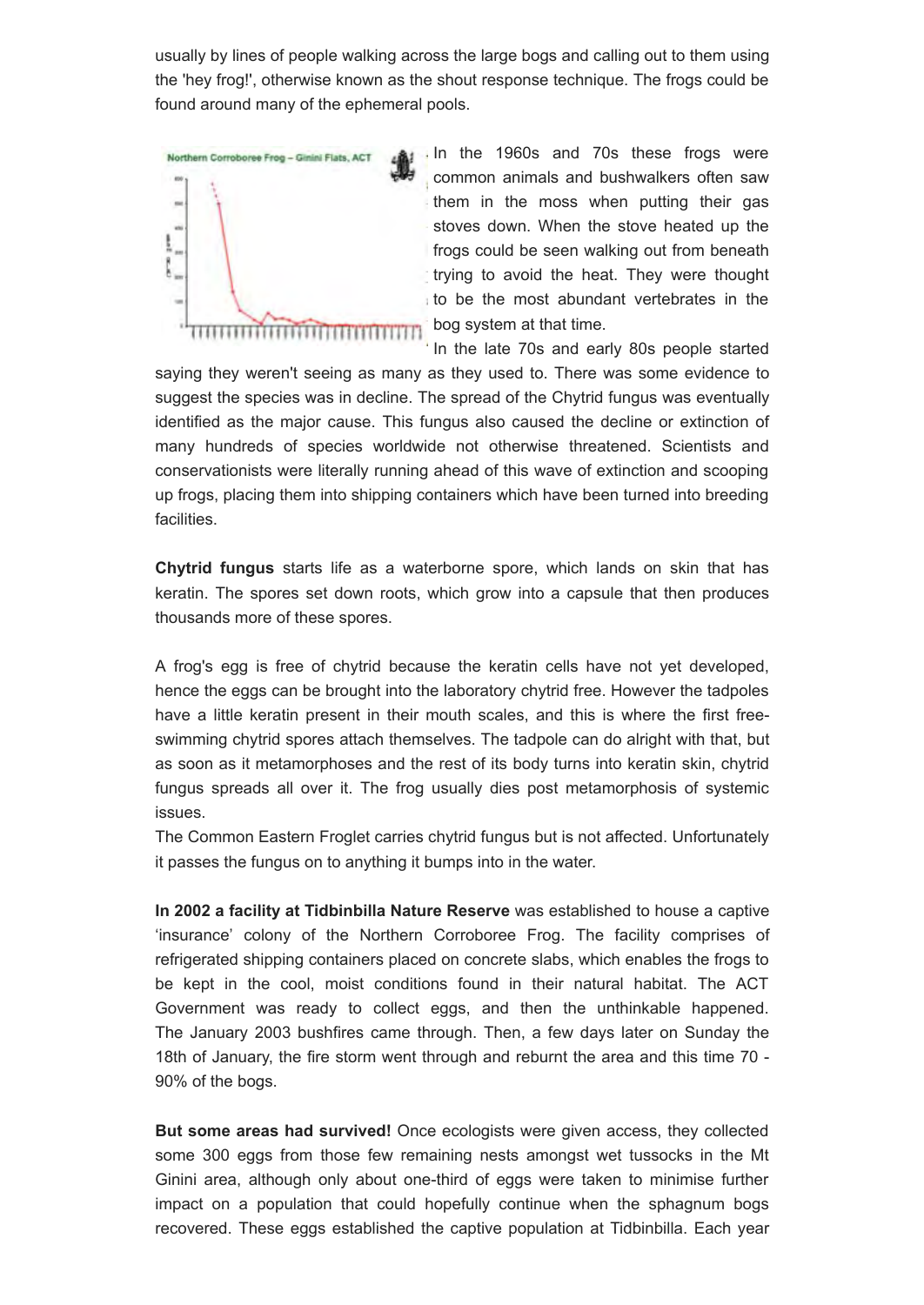ecologists returned to collect more eggs until 2007, when no more nests could be found. Luckily they collected enough eggs for a broad genetic base.

#### **How do we hatch and raise them?!**

The first successful captive breeding of a Corroboree frog occurred in 2008, when those first eggs had developed into mature frogs of breeding age (at 5 years). Ecologists had managed to re-create the right conditions to stimulate breeding. The tadpoles develop inside these eggs and



then wait for the water levels to rise. The eggs absorb water and then, when they have become tadpoles, they wriggle into the water.

Corroboree frogs in the wild can live for nine years. There are still frogs, wild founders, which are breeding and were collected in 2003. There are currently around 1000 Corroboree frogs in the captive population from eggs collected in 2003 and 2004.

In 2011 the first captive-bred frogs were released back to the wild; 2,000 frogs have been released at Namadgi National Park to date.

This year, 2017, some of the frogs that had been released have returned to breed. Sadly only 9 males were heard calling, and with presumably 9 females in the vicinity, add a few extras that didn't call and there are probably only 20-30 frogs in the wild from those released frogs.

All of the frogs in the colony and the frogs released to the wild have had their **belly**



**patterns photographed and entered into a database**. This enables individual identification; belly patterns are much like a fingerprint. There are two thoughts to get the Corroboree frog over chytrid fungus: facilities such as the University of Wollongong will continue lab based work to determine the mechanisms of chytrid, and secondly ecologists hope to re-establish breeding populations to develop natural resistance to chytrid.

**Outdoor ring tanks** appear to have promise for a longer term solution to breeding the frogs economically and were trialled in 2015/16. The tanks are designed to enclose Corroboree frogs in a natural habitat whilst excluding other chytrid carrying frogs.

If one of these enclosures becomes contaminated, by a Peron's Tree Frog for example, then it is cleaned out, sterilised and the process is started again. These ring tanks were installed at Tidbinbilla, with mesh tops to prevent other frog species entering. Pools are included so that eggs can be put in there to allow



tadpoles to metamorphose. The one year old frogs will then be collected and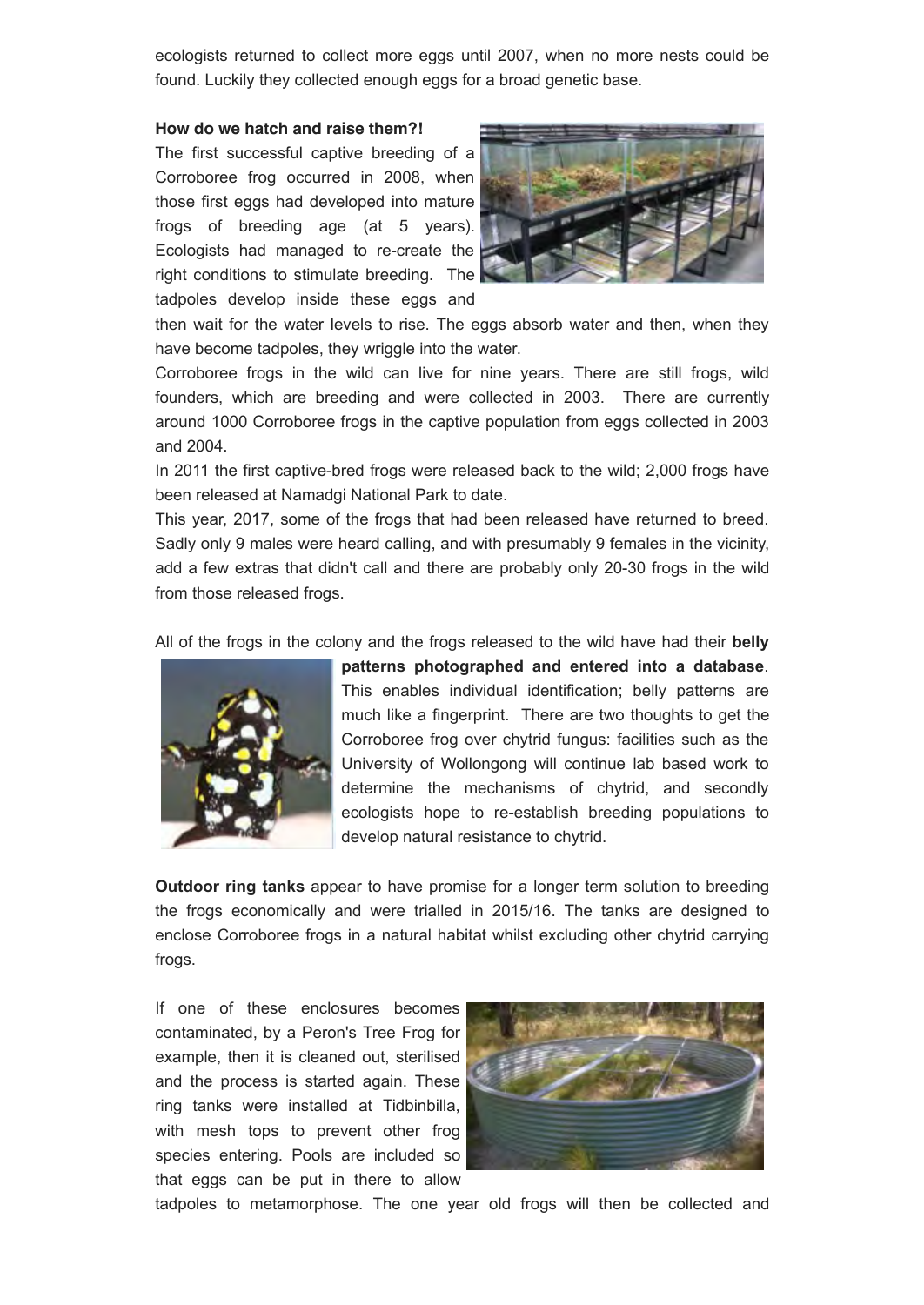dispersed into the wild. A challenge has been to provide uncontaminated water, particularly bore water.



This is a new app for echidna sightings to help an echidna study. Go to their Facebook page to find out about it. Facebook page name is EchidnaCSI

## Training Calendar for 2018

**Basic Birds**: Sunday 29th July **Advanced Birds**: Sunday 19th August **Reptiles**: Sunday 21st October **Orientation**: Sunday 25th November **Possums:** Saturday 1st December

Training has been revamped and peer reviewed. Sessions are available for new members and non-members. Carers needing to upgrade training are encouraged to come along to one or more sessions. Carers from other wildlife groups are welcome. Orientation is free, all other courses \$25 for members, \$35 for non-members.

# **SEWING GROUP**

We welcome Jane Halsey as our new sewing group coordinator.

Anyone who would like to lend a hand sewing, knitting, crocheting or more: the sewing group meets fortnightly. This is a nice social gathering and you are able to help with making articles for carers to use as well as items for our Christmas stall.

# **FUNDRAISING**

## Cadbury chocolate FUNDRAISER

Heather is again holding chocolates for those of you who would like to sell chocolates on behalf of ACT Wildlife. Give her a call if you have chocoholics at your workplace or interest group.

Heather 0407 494 680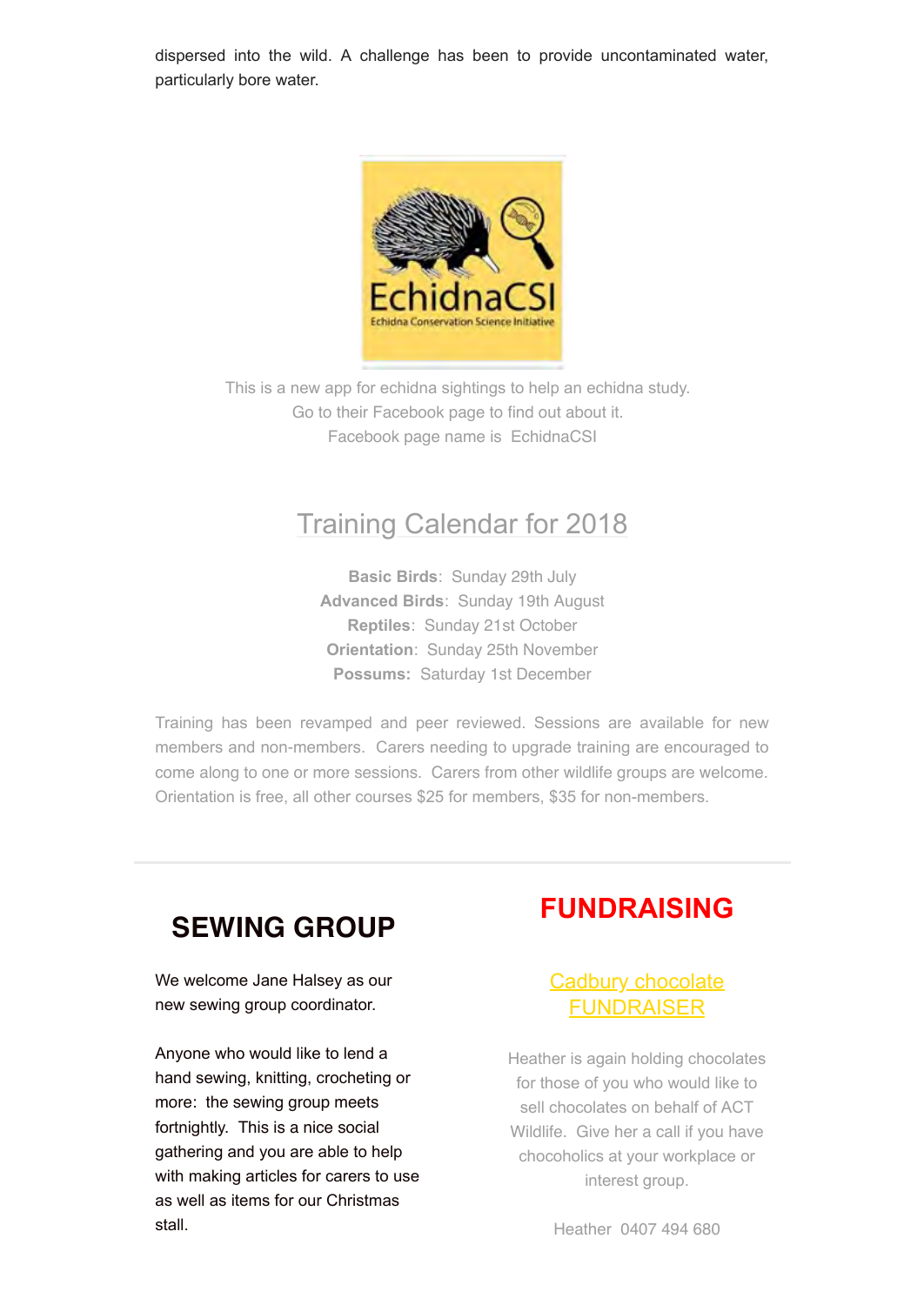Give Jane a call if you have any questions. 0408 581 233

Big thanks to Paula Edmondson who coordinated for over a year.



Support ACT Wildlife and enjoy a nice glass of wine at the same time. Go to

#### www.**[goodwillwine](http://www.goodwillwine.com.au/)**.com.au

select ACT Wildlife as your charity and choose your wine.

So far we have been given **\$510** by Goodwill Wines, a donation from wine sales where our charity is chosen.

The Peachey family has probably contributed to this in a big way. The wine is very drinkable!

# **WELCOME TO NEW MEMBERS AND VOLUNTEERS**



#### Australian Wildlife Rehabilitation Conference - Sydney 2018

Martin, Dorothy, Marg, Jim, Dee and Mandy attended the recent conference at Sydney University. The venue was a huge lecture theatre that easily held the (approx) 400 delegates. Wildlife carers, vets, vet nurses and academics were amongst those who attended.

There were three days of talks and a final day of excursions. The talks were on a very wide range of wildlife topics, from carer mental health, tracking released animals, Coccidia and anaesthesia (not of carers!).

Those of us who regularly attend the biennial conferences have made many friends and contacts. There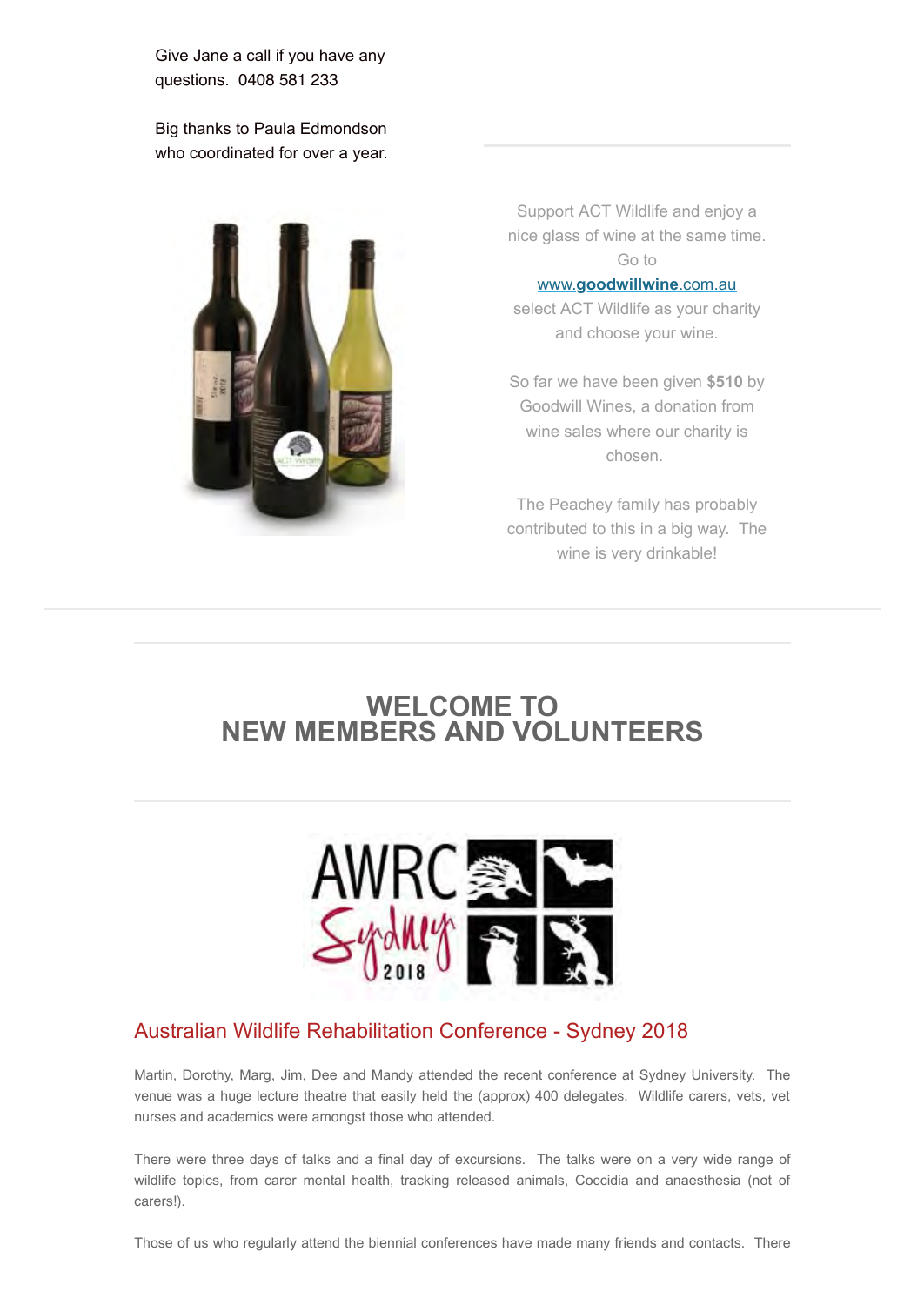is much catching up and networking.

The excursion I attended was a walk-through the wildlife clinic at Taronga Zoo. There is an external entrance to the clinic where members of the public can take injured animals. We saw turtles, a penguin being cared for. The turtles were found in Sydney Harbour as very small sea turtles that could not fend for themselves. They have been raised in the clinic and are nearly ready for release. We were given a very thorough talk about how they operate and saw the various enclosures for different species and were able to ask lots of questions. Lots of ideas were gleaned in case we ever get a wildlife hospital.

I can highly recommend attending these conferences. It is primarily about wildlife rehabilitation and every time we learn something new that we can incorporate into our training.

The program can be seen [here](https://sydney.awrc.org.au/eprogram.html) and the papers will be on the AWRC website soon

Marg Peachey

ACT Wildlife Inc is a charity with DGR status. Donations of \$2 and over are tax deductible.

#### Your donation will go directly to help orphaned, injured and sick wildlife in our care

**[Donate](http://actwildlife.net/donation-info.html)**

keeping in touch



*Copyright © 2018 ACT Wildlife Inc, All rights reserved.*

**Our mailing address is:** [info@actwildlife.net](mailto:info@actwildlife.net)  For newsletter contributions:  [editor@actwildlife.net](mailto:editor@actwildlife.net)

If you no longer wish to receive our emails (about training and our newsletters) please send an email to info@actwildlife with STOP in the subject